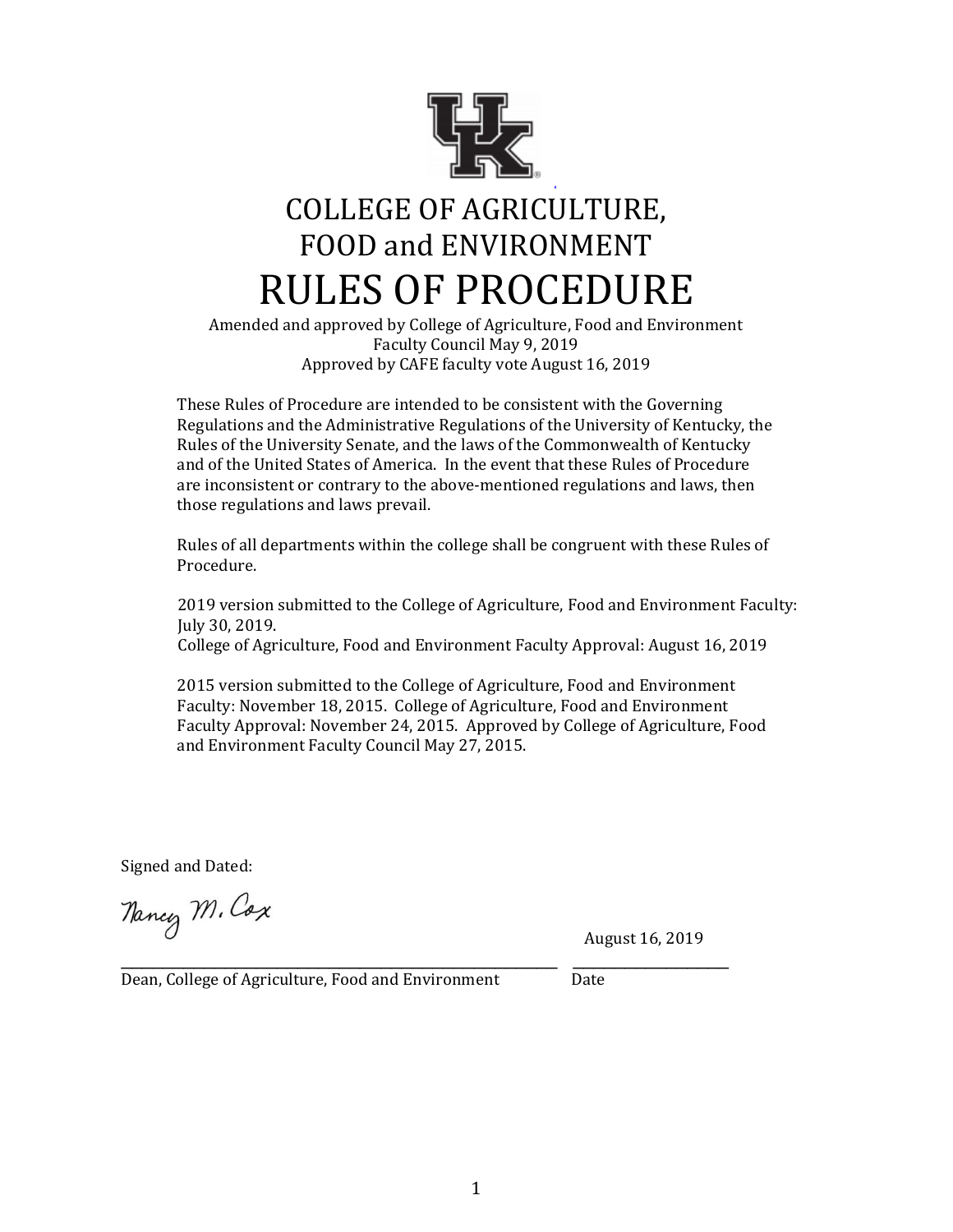## I. COLLEGE ADMINISTRATION

**A. The Dean** is the chief administrative officer of the college and is responsible for the enforcement of the *Governing Regulations*, the *Administrative Regulations*, the *University Senate Rules*, *Rules of the Graduate Faculty*, and the rules of the college faculty. The dean is authorized to establish and enforce such policies and procedures as are attendant to the administrative management of the operations of the college.

The dean is the chair of the college faculty and an *ex officio* member of all college committees. The dean is charged with overseeing the educational work of the college and its efficient conduct and management in all matters not specifically charged elsewhere (Governing Regulation VII). The dean is responsible for the implementation of the curricula of the college, for ensuring through the faculty the quality of instruction given therein, for the assignment of duties to all personnel, and for the service provided by the faculty of the college, individually and as a whole. The dean shall review faculty performance evaluations submitted by the department chairs and shall be responsible for recommendations on salaries, salary changes, appointments, reappointments, terminal appointments, post-retirement appointments, promotions, and granting of tenure and decisions not to reappoint for members of the college or for ultimate action thereon when such authority has been delegated by the President or the Provost.

The dean shall submit the budget request for the college and administer the budget when it is approved. The President or Provost may delegate further administrative responsibilities to the dean.

In connection with the above administrative functions, the dean shall seek the advice of the faculty of the college: 1) individually, 2) as a whole, 3) through the elected college faculty council, or 4) through the faculty advisory committees.

The dean shall speak for the college. In the event that the dean believes it necessary to depart from recommendations of the college faculty, the dean shall communicate the college faculty's recommendation as well as the dean's recommendation, stating reasons for differing from the college faculty's opinion, and notify the college faculty of such action.

The dean may appoint associate deans to assist in carrying out the missions of the college, namely, research, instruction, and extension/outreach. Other types of appointments (such as assistant deans, school directors, center directors) may be made by the dean to assist in furthering the mission of the college.

Standard Personnel Files of all college faculty members are kept in the Office of the Dean.

**B. Department Chairs** lead the department faculty in its development of policies on such matters as academic requirements, courses of study, class schedules, graduate and research programs, and service functions. The chair presides at all department-wide meetings, except as the chair may delegate this function, and is an *ex officio* member of all department committees. The chair has administrative responsibility for implementing the department's policies and programs within the limits established by the *Governing Regulations*, the *Administrative Regulations*, *the University Senate Rules*, *Rules of the Graduate Faculty*, and the rules of the college.

The department chair is responsible for recommendations on the appointment of new faculty employees of the department, promotions, reappointments, terminal appointments, postretirement appointments, the granting of tenure, and decisions not to reappoint. The department chair is responsible for the periodic evaluation of department members by procedures and criteria established by the University, the college, and the department faculty.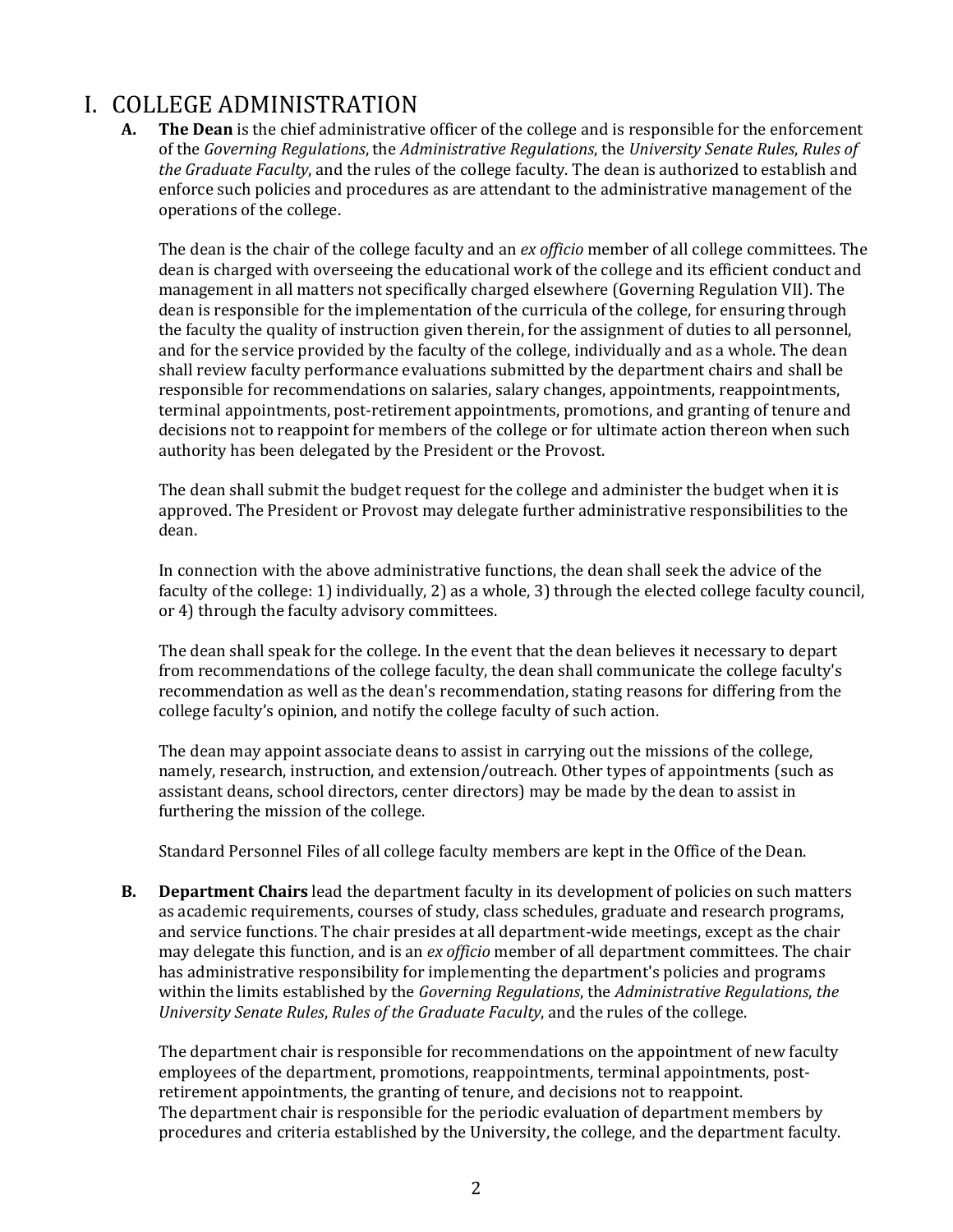The department chair submits the budget request for the department and administers the budget after its approval. The chair also is responsible for making recommendations on salaries, salary changes, and distribution of effort.

In connection with the above major administrative functions, the chair shall seek the advice of members of the department individually or as a group, or of advisory committees that the chair may appoint. Staff employees shall be consulted by the chair, when appropriate, in the development of administrative policies and on decisions that directly affect staff employees.

The chair shall speak for the department. In the event that the chair believes it necessary to depart from the opinion of the department faculty, the chair shall communicate the department faculty's opinion as well as the chair's recommendation, stating reasons for differing from the department faculty's opinion, and notify the department faculty of such action.

### II. FACULTY

- **A. Functions:** The College of Agriculture, Food and Environment faculty shall:
	- 1. Determine the educational policies and establish the instructional, research, and service goals of the college within the limits established by the policies and rules of the University Senate and the *Governing Regulations* of the University of Kentucky.
	- 2. Make appropriate recommendations to the University Senate and to central administrative officers of the University.
	- 3. Carry out its functions through standing committees and/or councils within the college, but through a majority vote the faculty in attendance at a meeting of the faculty as called by the College of Agriculture, Food and Environment Faculty Council (CAFE FC) shall have the authority to revise or revoke any actions taken by the standing committees and/or councils of the college.
- **B. Ethics:** The College of Agriculture, Food and Environment faculty shall adhere to administrative and governing regulations regarding ethical principles and code of conduct (GR XIV) and research misconduct (AR 7:1).
- **C. Composition:** Faculty *employees* of the College of Agriculture, Food and Environment, as defined by Human Resources Policy and Procedure 4.0, are tenured faculty, untenured faculty who hold an academic rank of instructor, lecturer, assistant professor, associate professor, professor in a title series or an equivalent faculty rank in the librarian series and whose primary (i.e., more than 50%) assignments are in teaching, research, and/or public service. Members of the *University Faculty* are regular, full-time faculty employees who are members of a College Faculty. See University Senate Rules. Faculties of colleges are defined in GR VII.

### **D. Voting:**

- 1. See Attachment F for faculty nomination and voting privilege information.
- 2. The CAFE FC may extend voting privileges at its discretion to other persons assigned to the College of Agriculture, Food and Environment, within the provisions of the *Governing Regulations, Administrative Regulations* and *University Senate Rules*.
- **E. College Faculty Meetings:** Faculty meetings shall be conducted according to Robert's Rules of Order. A quorum for College Faculty meetings shall consist of 50% plus one of the voting members of the College Faculty.
- **F. Regular meetings:** The dean and associate deans shall meet spring semester and fall semester with the faculty of the College to exchange information and answer questions. The CAFE FC shall schedule these meetings.

### **G. Special meetings:**

1. May be called by the president of the University, provost, dean of the college, or at the request of the CAFE FC.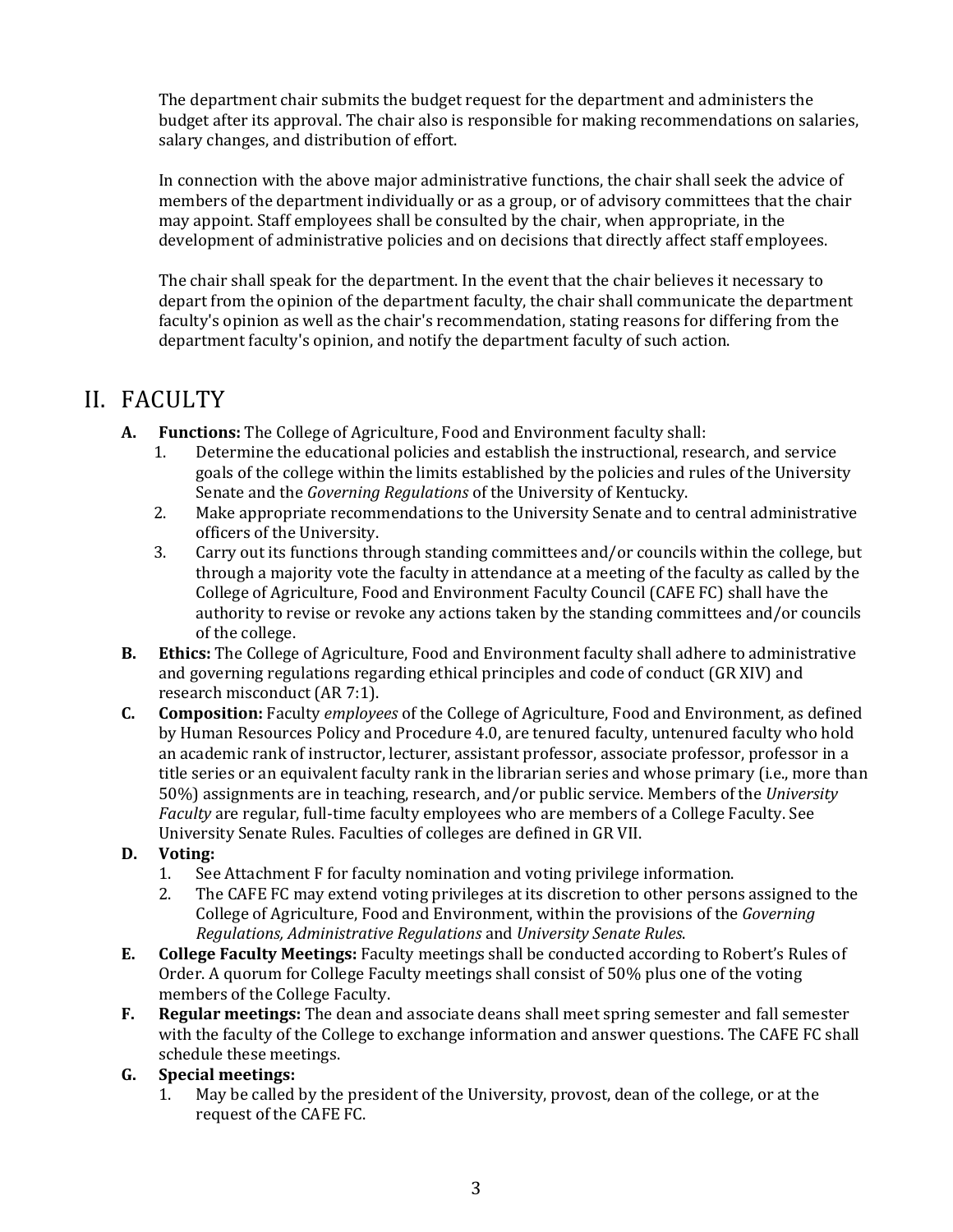2. The CAFE FC shall be obligated to call a faculty meeting if requested by 20 voting members of the faculty.

### **H. Governance:**

- 1. The chair of the CAFE FC or another CAFE FC member designated by the chair shall preside over college faculty meetings called by the CAFE FC.
- 2. The dean of the college or a member of the faculty designated by the dean shall preside over the college faculty meetings called by the dean.

### **I. Notification:**

- 1. An officer of the CAFE FC shall send electronic notification of faculty meetings two weeks in advance (or earlier) of the meeting date to the college faculty and administration.
- 2. The secretary of the CAFE FC shall record and post minutes of faculty meetings to the CAFE FC Web site following their approval.

### **J. College Committees:**

- 1. CAFE FC: The CAFE FC shall conduct its meetings according to Robert's Rules of Order, but shall be permitted to suspend those Rules by majority vote when appropriate. At the first meeting of the new term year (or the last meeting of the prior term year), the CAFE FC elects from among its members a chair, vice chair, and secretary for the year.
	- a. Composition: The CAFE FC shall have ten members. No department shall have more than one member elected per election, not to exceed two members on the council at any one time. The dean of the college serves as an *ex officio* member of the council, without voting privileges. The associate deans, assistant deans, school director, department chairs, and division directors shall not be eligible to serve as members of the CAFE FC, but may nominate candidates and vote in CAFE FC elections. A quorum for CAFE FC meetings shall consist of 50% plus one of the voting members of the Faculty Council.
	- b. Election: Members shall be chosen by vote of the college faculty in an annual election. See Attachment F for faculty nomination and voting privileges.
	- c. Term of Membership: Members shall be elected to staggered three-year terms beginning on May 1 and ending on April 30. At any joint meetings held after May 1, only the newly-elected members whose terms begin May 1 and continuing members shall vote. Election is held prior to the end of the spring semester.
	- d. Responsibilities:
		- i. The CAFE FC shall represent the college faculty to the administration on matters of collective interest, problems, and professional well-being and serves as the faculty advisory committee for the college.
		- ii. The CAFE FC shall consider matters that need to be brought before the faculty, make recommendations, and, when appropriate, call for action by the entire faculty.
		- iii. The CAFE FC shall serve as a liaison between the faculty and the dean and provide a representative opinion or recommendation on matters brought before the council. To facilitate that liaison role, the council will schedule fall semester and spring semester meetings with the dean, associate deans, College of Agriculture, Food and Environment University Senators, and chair of the college Staff Council.
		- iv. The CAFE FC shall provide input to the dean on matters of procedure and policy regarding faculty appointments, promotions, reappointments, terminal appointments, post-retirement appointments, granting tenure, and decisions not to reappoint.
		- v. The CAFE FC shall advise the dean on the appointment of members of the faculty to the College Faculty Appeals Committee and the College Advisory Committee on Appointment, Promotion and Tenure. The council is responsible for composing a list of nominees for each of these committees. Each list shall include names of at least one tenured faculty member from each department; no individual may appear on both lists. Nominees should reflect the diversity of the faculty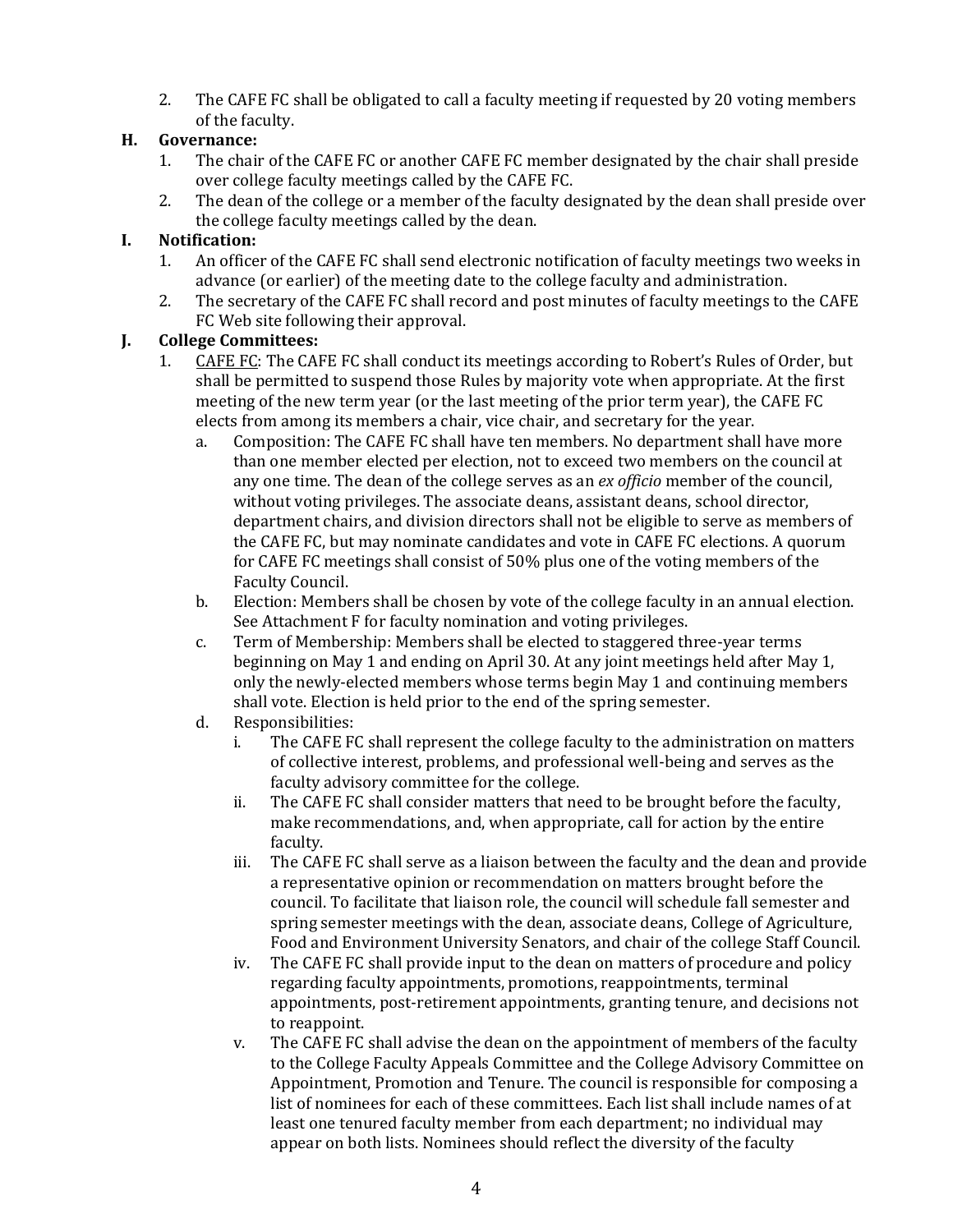appointments in the college (e.g., research, teaching, extension, special title series, etc.).

- vi. The CAFE FC shall seek faculty opinion and, where appropriate, shall speak on behalf of the faculty. For matters where full faculty action is warranted, the council shall make recommendations to the faculty, but ultimate action shall depend upon full faculty action.
- vii. CAFE FC Election Procedures: Election of members of the CAFE FC shall be by electronic Web-based ballots during the spring semester. The chair of the CAFE FC shall solicit nominations from the personnel listed by the dean of the college under the categories identified as having nominating privileges (see Attachment F). Voting procedures follow those of the University Senate Rules, 1.2.2. All votes shall be decided by a majority of those voting.
- viii. The CAFE FC shall respond to requests from the University Senate for recommendations for nominees for committees and task forces.
- e. The CAFE FC shall conduct elections for representatives to the University Senate, as follows:
	- i. Elections for College of Agriculture, Food and Environment representatives to the University Senate shall be conducted in the spring semester.
	- ii. All qualified faculty in the College of Agriculture, Food and Environment, as defined by Attachment G, may nominate individuals equal to the number of open seats to serve three-year terms on the University Senate.
	- iii. Those eligible for nomination include all indicated in Attachment F except current senators with continuing terms, retiring senators who have served two consecutive terms, and those holding administrative appointments at the rank of department chair or higher, or have 50 percent or more effort (DOE) in an administrative assignment.
	- iv. The nominations will be solicited via e-mail from the members of the college faculty by the chair of the CAFE FC.
	- v. There will be a one-week minimum time frame for open nominations from issue of initial e-mail notification by the Chair of the CAFE FC to close of nominations.
	- vi. The number of nominees will minimally be twice the number of open University Senate seats.
	- vii. To determine the nominees' willingness and availability to serve, the chair of the CAFE FC will contact nominees.
	- viii. Once final ballot nominees are determined, all eligible faculty members will receive a notification via e-mail from the chair of the CAFE FC opening the College of Agriculture, Food and Environment election for the University Senate. Secret ballots will be cast electronically via a Web form with a one-week minimum window for voting. Votes will be tallied electronically. Each voter may vote for nominees on their ballot, up to the number of open senate seats. Ballots may only be cast once per eligible voting member.
	- ix. Results will be given to the chair of the CAFE FC who will report them to the entire faculty in the College of Agriculture, Food and Environment and to the chair of the Senate Council.
- 2. Faculty Appeals Committee:
	- a. Composition: This committee shall be composed of eight tenured faculty members appointed by the dean from a list of nominees submitted to the dean by the CAFE FC.
	- b. Term of Membership: Members shall be appointed to the Faculty Appeals Committee by the dean to three calendar year terms, with half of the membership chosen each year in order that the terms are staggered. Members may not serve consecutive terms.
	- c. Responsibility: Five members of the Faculty Appeals Committee shall hear appeals of performance review ratings and advise the dean on appeals decisions. The dean shall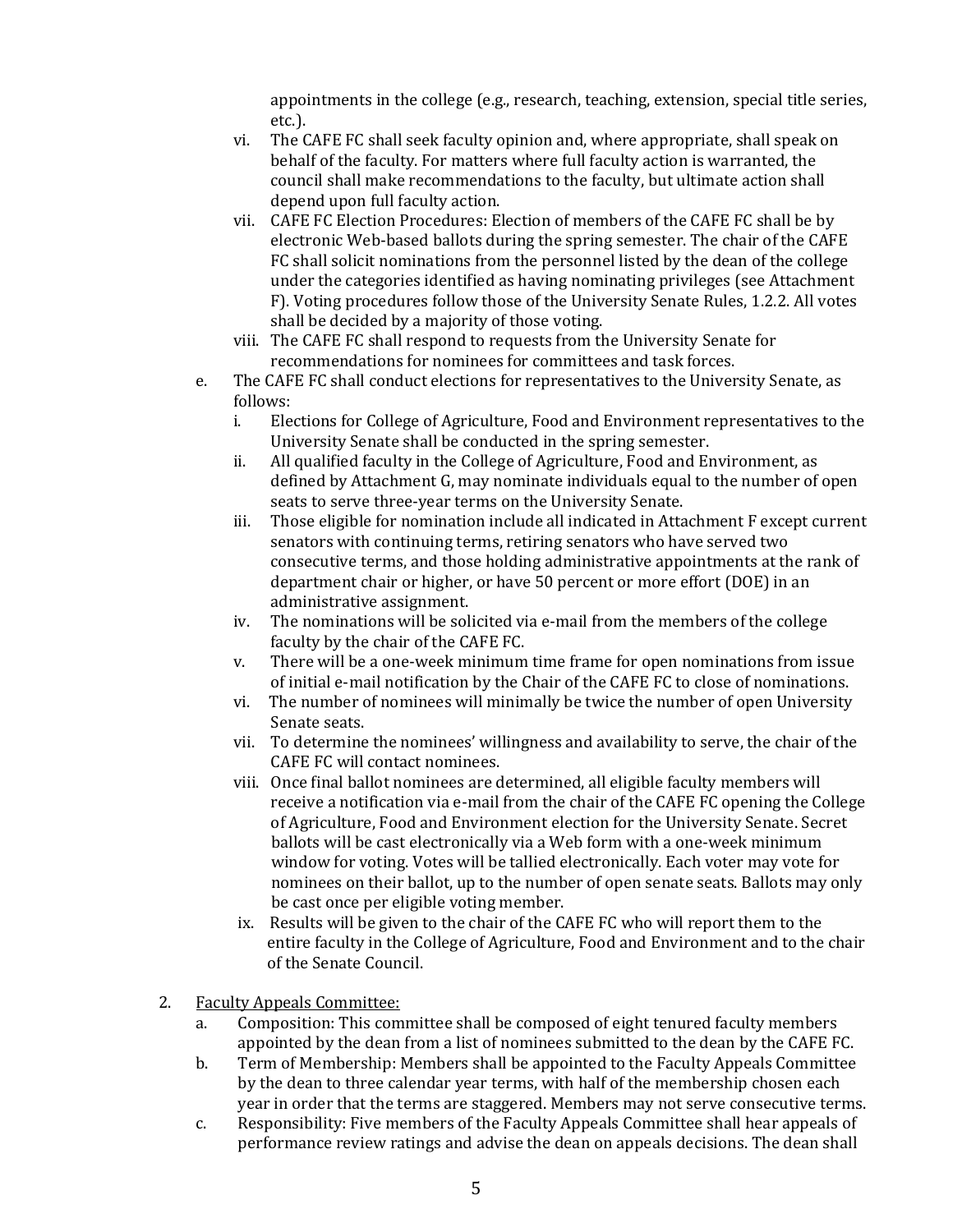inform the committee in writing of the final decision on all appeals brought before the committee.

- d. A faculty member cannot serve on the college Appeals Committee and the APT Committee at the same time.
- 3. College Advisory Committee on Appointment, Promotion and Tenure (APT Committee):
	- a. Composition: This committee shall be composed of 12 tenured faculty members appointed by the dean from a list of nominees submitted to the dean by the CAFE FC.
	- b. Term of Membership: Members shall be appointed to the Appointment, Promotion and Tenure Committee by the dean to two-year terms starting July 1. Members may not serve consecutive terms.
	- c. Responsibility: The Appointment, Promotion and Tenure Committee shall advise the Dean on faculty personnel actions involving initial appointment at the rank of Associate Professor or Professor, promotion, and the granting of tenure. This committee will also be consulted by the Dean regarding decisions for terminal reappointment or non-reappointment.
	- d. A faculty member cannot serve on the college APT Committee and the college Appeals Committee at the same time.
- 4. College Curriculum and Education Policy Committee:
	- a. The Curriculum and Education Policy Committee serves as an advisory group to the dean, departments, and faculty regarding curriculum and education policy issues for the college. It is charged with the authority to make decisions on behalf of the faculty in approving curricular proposals and forwarding those proposals to the Office of Senate Council for final approval, or disapproving curricular proposals and sending those proposals back to the originating unit for further consideration. The dean or his or her designee forwards these approved proposals to the appropriate office.
	- b. Composition of the Committee: The committee consists of two subcommittees, one which focuses on undergraduate-level curricular issues and the other which focuses on graduate-level curricular issues. Membership on each subcommittee for any given academic year will consist of approximately two-thirds of the number of Directors of Undergraduate Studies (DUSs) for the undergraduate subcommittee, or Directors of Graduate Studies (DGSs) for the graduate subcommittee currently active in the college. Rotations will be set up such that members of those subcommittees serve two-year terms, staggered so that half of the subcommittees are returning faculty and half are new faculty. One student member (voting) will be selected for each subcommittee by the associate dean for instruction based on recommendations received from all college DUSs (undergraduate subcommittee) or all college DGSs (graduate subcommittee) at the start of each academic year. The associate dean for research will be consulted on appointment of the student for the graduate subcommittee. Key staff members from the Center for Student Success (with curricular roles) will also be members of both subcommittees (*ex officio*, non-voting). The associate dean for research will also be a member of the graduate subcommittee (*ex officio*, non-voting). The associate dean for instruction will chair both subcommittees (*ex officio*, non-voting).
	- c. Functions of the Committee are to:
		- i. Act to approve or disapprove, on behalf of the faculty of the college, all curriculum proposals (new course and programs, revised courses and programs, suspension or deletion of programs, and deletion of courses) submitted by departmental or interdisciplinary faculty.
		- ii. Review and make recommendations on the academic requirements of the college, on programs, including departmental, interdepartmental, and interdisciplinary programs; and on all other issues of educational policy, for transmission to the faculty or the departments.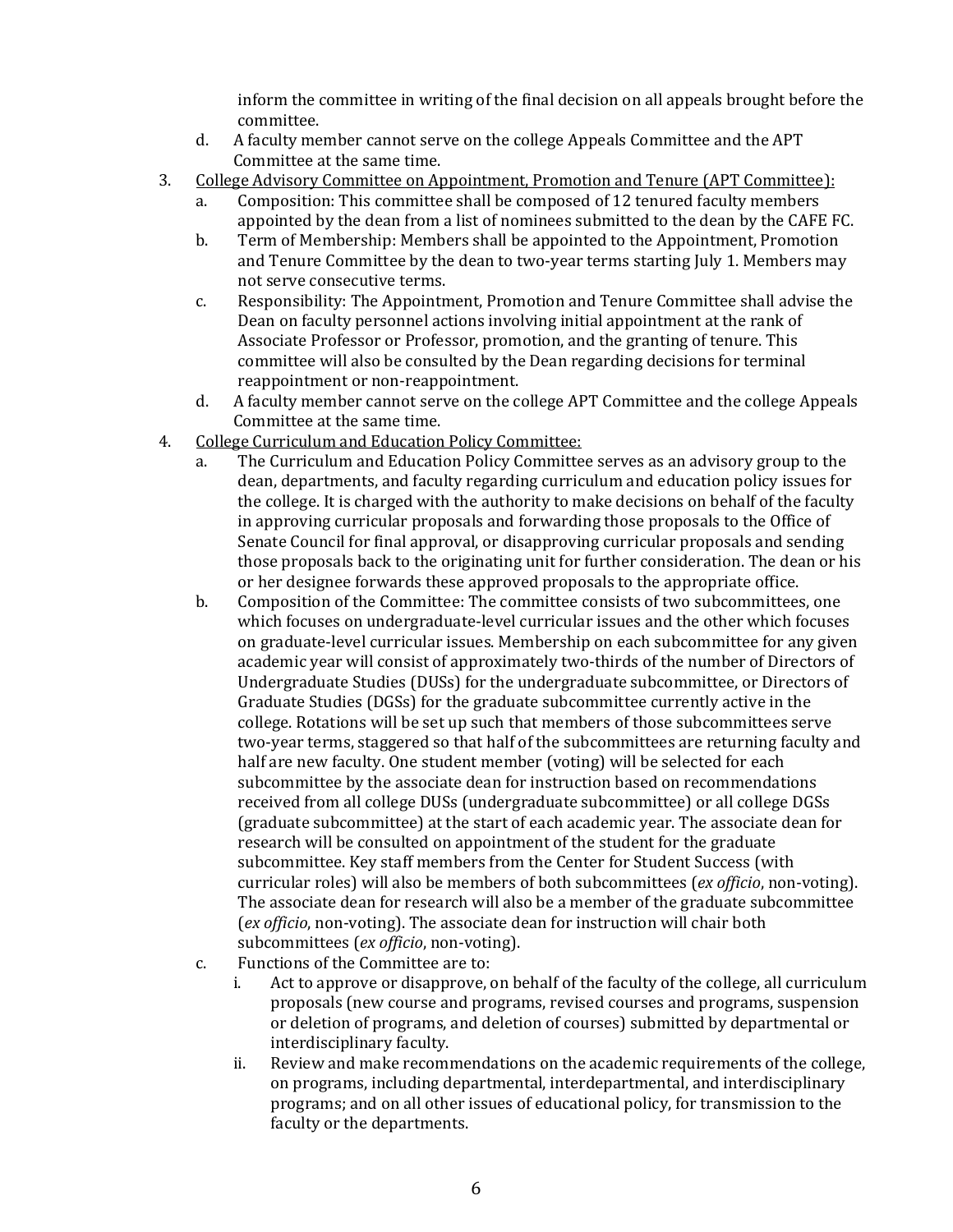- iii. Initiate new academic policies and procedures for the college as appropriate, for recommendation to the college.
- iv. Apprise the administration on educational policy issues and actions brought to it by the administration.
- v. Advise the administration on the formation of ad hoc committees to recommend and evaluate educational policy issues of importance to the college.
- d. Committee Governance:
	- i. The Center for Student Success will coordinate all proposals submitted to the college on behalf of the committee. This office will also be responsible for recording minutes at each meeting and ensuring that those minutes are distributed to the committee for review and approval at the next scheduled meeting.
	- ii. All decisions made by subcommittees must be approved by a majority of the members present at the meeting. A quorum for purposes of official voting shall consist of one more than half of the voting members, and include at least one more than half of the faculty members who are not *ex officio* members. All meetings of the committee are open to any faculty or staff member or student representative in the college.
- e. Curriculum Procedures: Curriculum proposals originating from departments or interdisciplinary programs will be submitted to the Center for Student Success. Faculty from submitting departments will be expected to attend the committee meeting to explain their proposals. All proposals that are approved will be sent to the appropriate university council for further deliberation. Proposals that are not approved will be returned to the originating unit with an explanation for the denial. The Center for Student Success will update the committee on subsequent actions by university councils. For more detail on procedures and to locate the necessary forms, refer to the latest revision of the University Senate Council's website. Agendas for each curriculum committee meeting, along with curricular materials and meeting minutes, will be circulated to both active and inactive DUS's and DGS's, in order to ensure that all programs are informed about curricular proposals and approvals.
- f. Meetings: Meetings of the committee will be regularly scheduled during each academic term. The committee will determine the frequency of the meetings, but meetings will typically be scheduled on a biweekly basis. Additional meetings may be called by the chairperson or at the request of another member. Summer meetings may be convened as necessary.

# III. COLLEGE UNDERGRADUATE STUDENT COUNCIL

### **A. Composition and How Chosen:**

- 1. All of the officers of the College of Agriculture, Food and Environment Student Council are elected by the undergraduate student body of the college. If for any reason the president or the president elect cannot serve a term or complete a term, the vice president will fill or complete the term.
- 2. The president or an elected representative of each university-registered student organization within the College of Agriculture, Food and Environment serves as a voting representative on the council.
- 3. A minimum of twelve at-large representatives, three from each of the freshman, sophomore, junior, and senior classes are elected by the college student body.
- 4. The College of Agriculture, Food and Environment student senator for the Student Government Association serves as a voting member of the council.
- 5. One staff advisor shall be appointed by the Associate Dean for Instruction, Center for Student Success.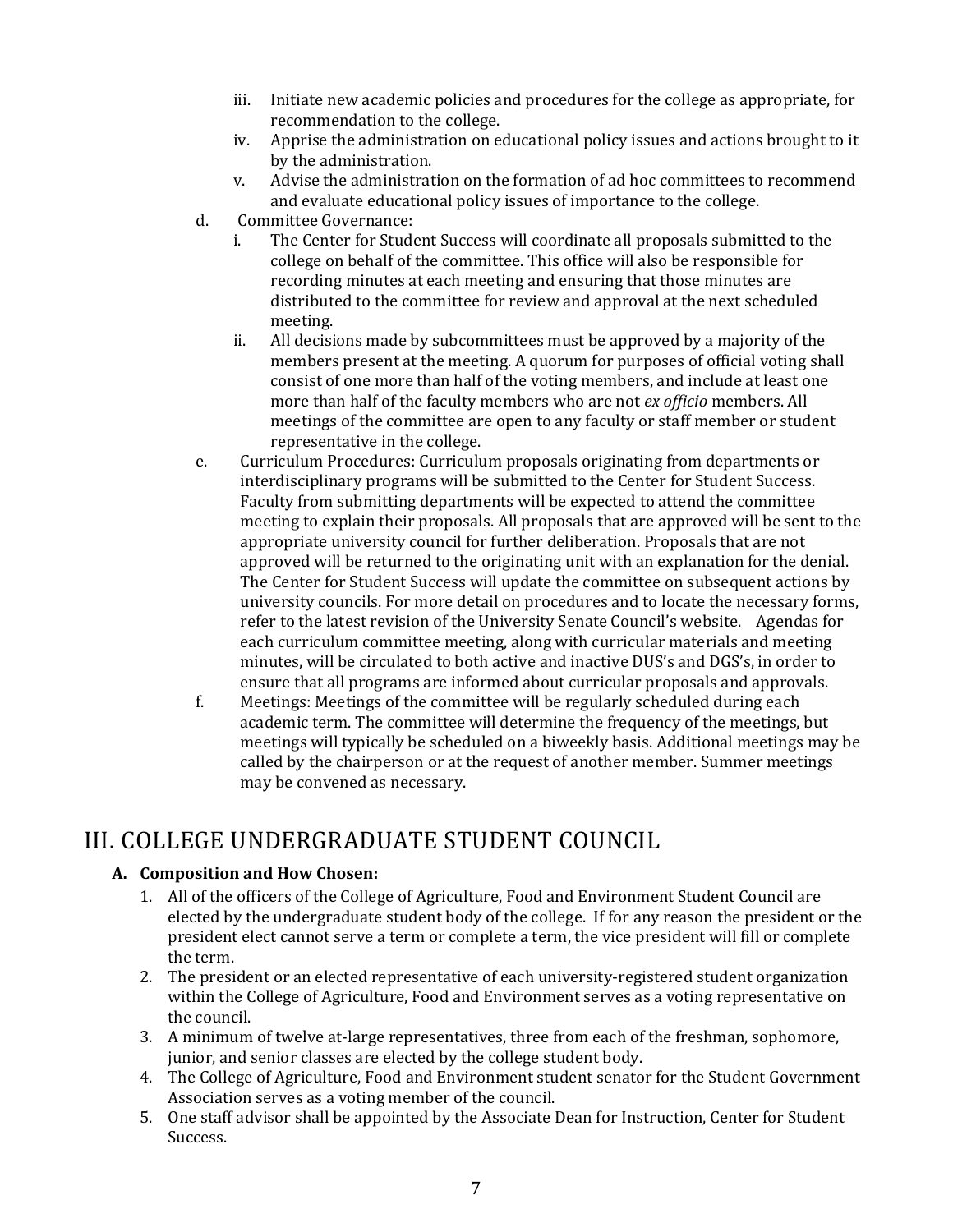**B. Term of Membership:** One academic year. President Elect will continue into the role of president after his or her term as president elect.

### **C. Responsibilities:**

- 1. Serve as a liaison between the student body in the college and the administration of the college and the university.
- 2. Promote student and faculty interactions.
- 3. Recognize student and faculty scholarship and achievement.
- 4. Organize and coordinate undergraduate, college-wide, student activities.
- 5. Facilitate communications among all registered student organizations.
- 6. Promote professional, leadership and career development activities.
- 7. Promote activities to enhance the general welfare of students in the college.

# IV. EDUCATIONAL POLICIES FOR GRADUATE ASSISTANTS AND UNDERGRADUATE INSTRUCTIONAL ASSISTANTS

There are graduate student assistants and undergraduate instructional assistants.

Graduate assistants are full-time graduate students and should be assigned responsibilities requiring no more than fifty percent of their time. Normally for teaching assistants this would mean service for not more than twenty hours per week. The responsibilities of research assistants will vary with the fraction of time for which they are employed; normally a full-time appointment should require no more than twenty hours per week of assignable duties.

- **A. Supervision of Graduate Teaching and Research Assistants:** Teaching and research assistants shall be carefully supervised and mentored in their duties and responsibilities. Each department or the college, as appropriate, will assign a faculty member to directly supervise each teaching and research assistant. Supervision of teaching assistants will include, at a minimum, the following activities: Bi-monthly meetings with the supervisor, one in-class visitation per semester, and completion of the Supervisor Evaluation Checklist. Completed Supervisor Evaluation Checklists are to be maintained in the teaching assistant's personnel file and submitted to the Graduate School dean at the end of each semester for all teaching assistants. The Graduate School has developed an online form for the Evaluation Checklist.
- **B. Evaluation of Graduate Teaching and Research Assistants:** Instructional performance of Teaching Assistants is assessed through the Teacher Course Evaluation administered at the end of each semester. Each department shall be responsible for systematic evaluations of the performances of teaching and research assistants and the results of these evaluations shall be presented to the assistants in some formal manner.
- **C. Graduate Teaching and Research Assistants Orientation and In‐service Training:** The Graduate School holds an orientation/in-service training at the beginning of each semester for all teaching assistants. The college (or departments) holds an orientation/in-service training for all teaching and research assistants at the beginning of each academic year to inform them of their duties, rights, and responsibilities. Attendance is required for all teaching assistants.
- **D. Policies concerning Undergraduate Instructional Assistants were developed by the Provost's Office in 2010 and may be seen on the provost's website.**

### V. AMENDMENTS

Proposed amendments to these Rules of Procedure must be submitted to the chair of the CAFE FC. If the council decides the proposed amendment should be considered, it shall be electronically distributed a minimum of 14 days prior to voting. Proposed amendments submitted to the chair of the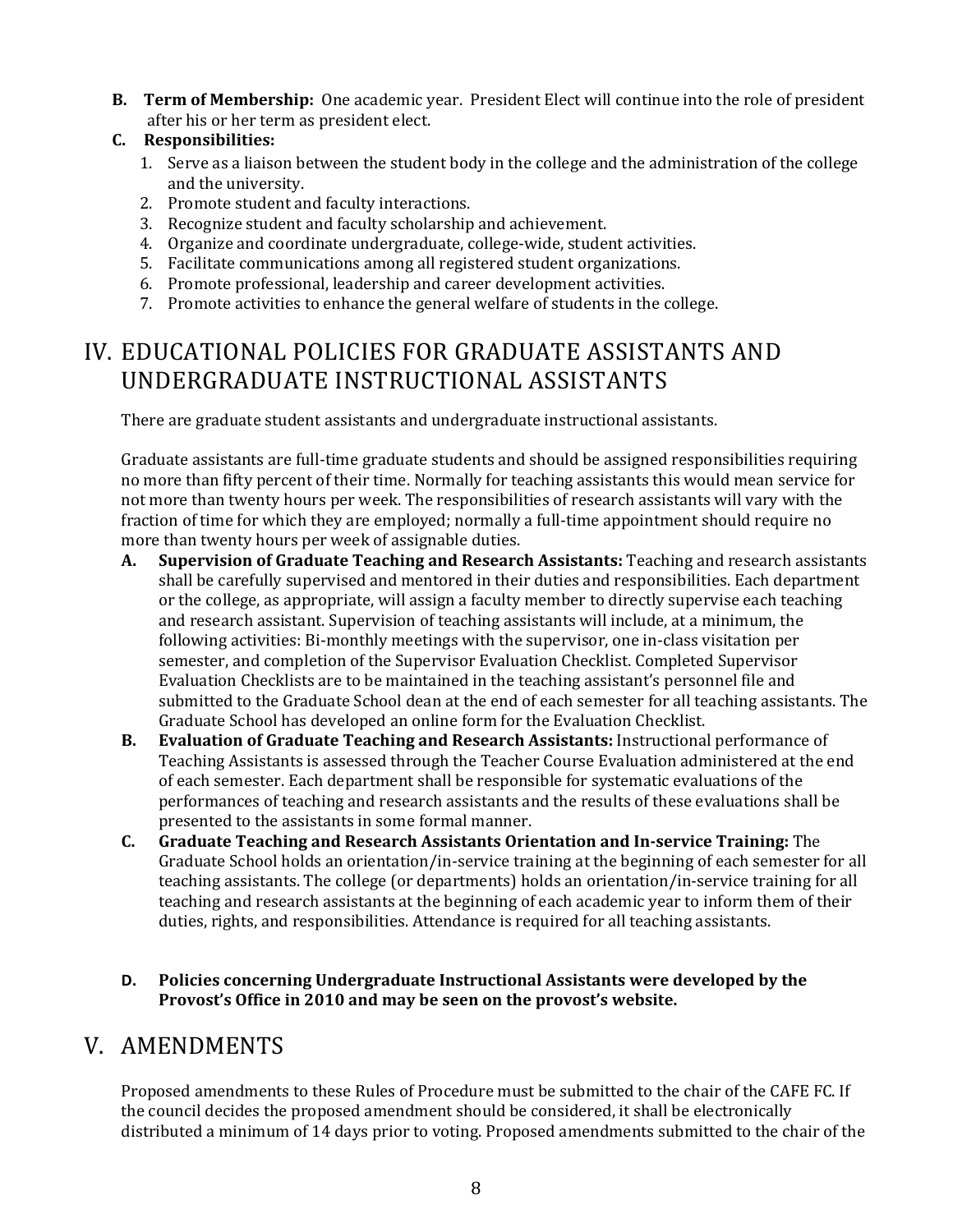CAFE FC and accompanied by supporting signatures of 20 of the eligible voters, shall be distributed for consideration and vote without deliberation by the council. Ballots on proposed amendments shall be accompanied by a statement of the existing language and the proposed change or addition and the rationale for the proposed amendment.

These Rules of Procedure have been created and approved by the faculty of this college, pursuant to the authority granted by the *Administrative Regulations*, *Governing Regulations* and the *University Senate Rules* of the University of Kentucky. These rules do not become effective until and unless approved by the dean and provost. The dean and provost must also approve any modification to these rules before the modification takes effect. A current copy of the approved rules for this college is available on the Web sites of the Office of the Dean of the college and the Office of the Senate Council.

### VI. ADMINISTRATIVE ATTACHMENTS

Attachments are supplements to the rules of procedure and are not subject to approval by the college faculty before being modified or added to this document. However, the dean does seek input from department chairs and the CAFE FC, and communicates with the faculty as a whole regarding future changes.

- A. Attached to these Rules of Procedure is a statement regarding Performance Review of Faculty.
- B. Attached to these Rules of Procedure is a statement regarding Review of Progress toward Tenure.
- C. Attached to these Rules of Procedure is a statement regarding Appointment, Reappointment and Terms of Chairs.
- D. Attached to these Rules of Procedure is a statement regarding Review of Departmental Chairs and Unit Directors.
- E. Attached to these Rules of Procedure is a statement regarding Guidelines for Teaching Overload and Supplemental Compensation of Faculty.
- F. Attached to these Rules of Procedure is a chart defining Membership and Privileges for Nominating, Voting, and Serving as CAFE FC Representatives and University Senators.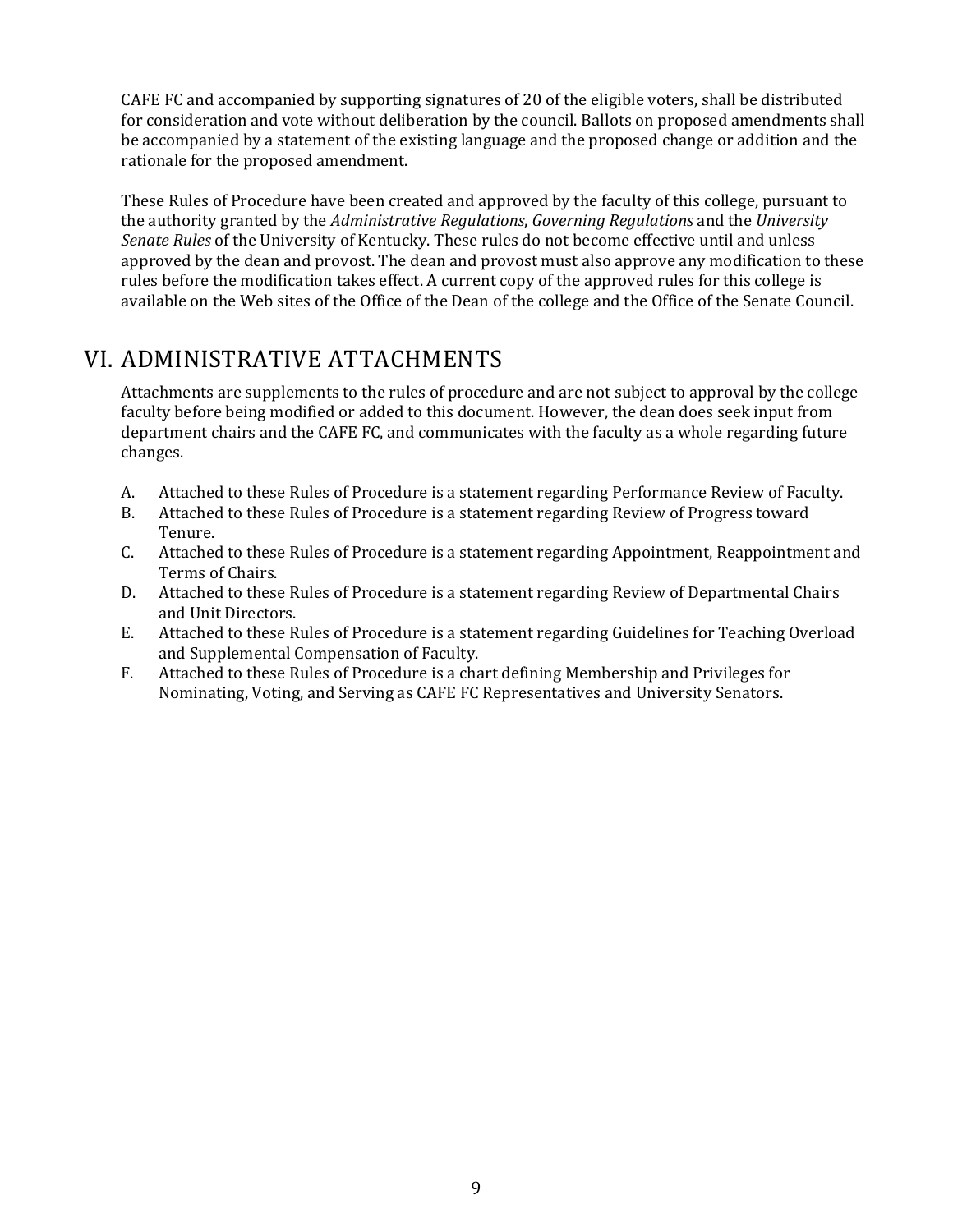### **ATTACHMENT A: PERFORMANCE REVIEW OF FACULTY**

Performance reviews of faculty must be in compliance with University of Kentucky Administrative Regulations. The performance of non-tenured faculty shall be reviewed annually. The performance of tenured faculty shall be reviewed during the first year of each biennium with the rating applying for the biennium. Any tenured faculty member, upon request, shall be granted an annual review.

A primary purpose of the performance review is individual and institutional self-improvement. The performance review shall determine for each faculty member both a quantitative assessment and a qualitative judgment of the faculty member's activities during the review period (two preceding years) in teaching and advising, research and scholarship, extension education, university and public service, and/or other appropriate activities with relative weighing based upon prior agreement pertinent to the distribution of effort among any or all of these activities.

An agreement is to be developed annually between the unit administrator and the faculty member on the distribution of effort expected of the faculty member in major activities during the succeeding year. This agreement shall be developed between the unit administrator and the faculty member based upon Rules of Procedures for that unit. The most recent Distribution of Effort Agreement form signed by the chair and the faculty member shall constitute the written agreement.

The dean, in consultation with the CAFE FC and chairs, develops the evaluation instrument or form used by the College of Agriculture, Food and Environment. The dean may seek advice from the CAFE FC about potential improvements of the instrument.

Department chairs shall utilize the advice of tenured faculty members in assessing the quality of faculty performance in each of the major areas of activity. The faculty input may be through an advisory committee, through consultation with all tenured faculty members, or through other appropriate means of faculty consultation. The chair recommends a rating to the dean and associate deans and a final rating is determined in a conference of the chair and the dean and associate deans. If the dean and the chair are unable to agree upon an individual's performance rating, the faculty member shall be informed of the ratings of both the chair and the dean and informed that the rating of the dean is final, unless appealed. After final ratings are determined, there shall be a conference between the chair and each faculty member, focusing upon the faculty member's performance of his or her assignment during the period of review, strengths and weaknesses, and suggestions for improvement if appropriate.

If a faculty member disagrees with the performance rating, he or she may request a conference with the dean and associate deans. In such case, the faculty member shall be invited to present additional information relating to performance at the conference involving the dean, the chair, and associate deans. A faculty member who, after a conference with the deans, still disagrees with the rating received may formally appeal to the dean. The appeal shall be heard by a Faculty Appeals Committee appointed by the dean from a list of nominees forwarded to the dean by the CAFE FC. After the hearing, the committee shall make a recommendation to the dean, and the dean shall accept or reject the recommendation and advise the faculty member of this decision. A faculty member remaining in disagreement with the decision may appeal to the provost for a hearing in accordance with procedures established by the provost.

For more information, see AR 3:10.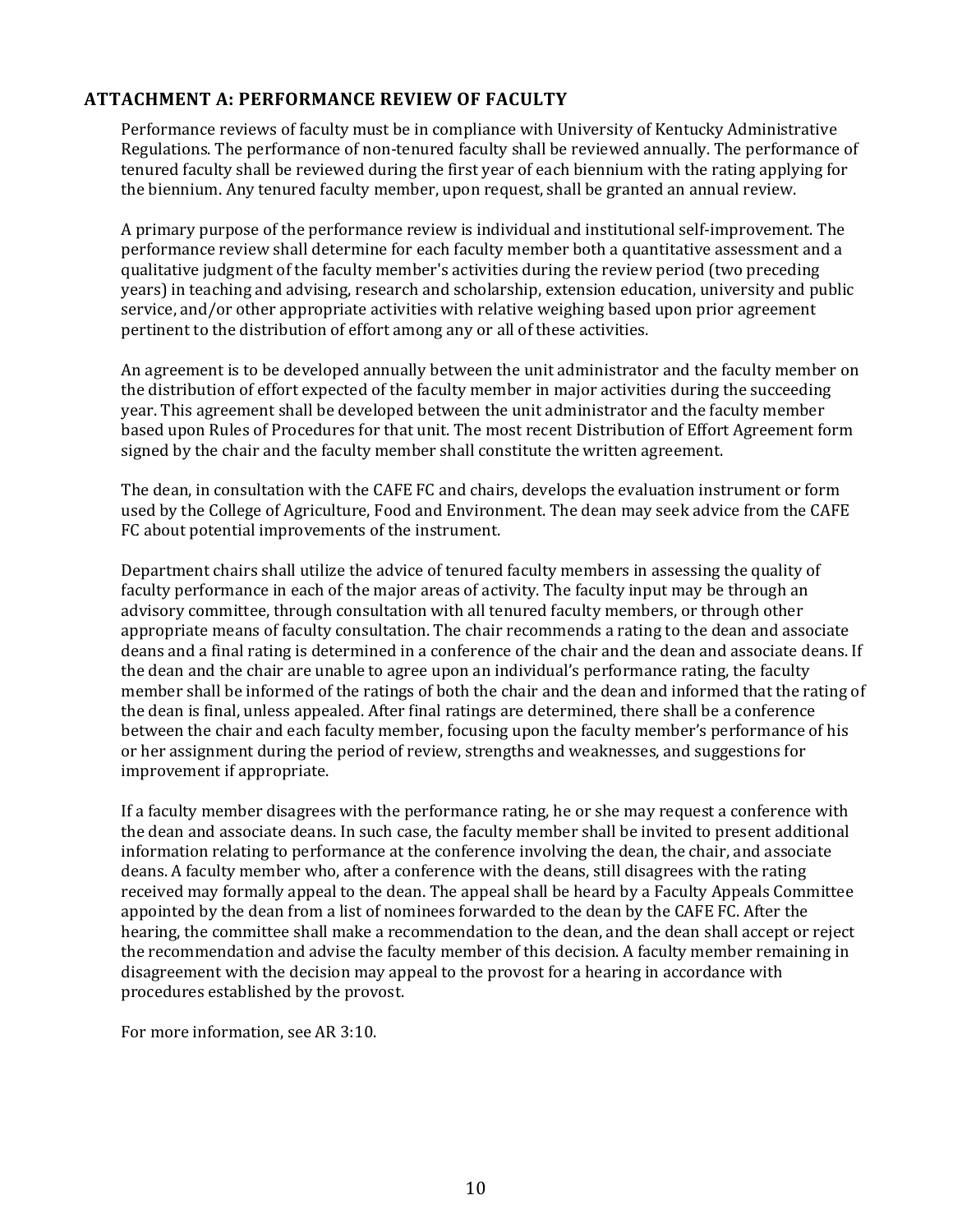### **ATTACHMENT B: REVIEW OF PROGRESS TOWARD TENURE**

Administrative Regulations (AR:3:10. B.4) require that unit administrators consult with the tenured members of the faculty regarding the progress of each non-tenured faculty member toward consideration for tenure in terms of the unit's expectations. These discussions should occur before the end of the non-tenured faculty member's second and fourth years, but may occur more frequently at the administrator's discretion. The results of these discussions should be communicated to the individual non-tenured faculty member and a record of two- and four-year reviews maintained in the faculty member's file. During the fourth year of appointment, an untenured faculty member at or below the rank of associate professor shall be formally reviewed to evaluate progress toward tenure. By an announced date, faculty members subject to the fourth-year review shall submit documentation for evaluation by the tenured faculty of the department. Documentation should include a CV, a narrative of a maximum length of four pages about his or her teaching/research/extension activities, and (as appropriate) a teaching portfolio. Following review of the documentation, each tenured faculty member shall provide a letter to the department chair identifying the individual's strengths and weaknesses, and evaluating the individual's progress toward promotion.

#### Promotion and Tenure Actions:

A recommendation to promote and/or grant tenure shall originate with the department chair and/or faculty in compliance with departmental policy. The procedures to be used in a department for preparing such a recommendation should conform to University of Kentucky *Administrative Regulations* and departmental rules of procedure. For each recommendation to promote and/or grant tenure, the department chair shall develop a dossier which contains items as identified in AR 2:1-1 Appendix II – Matrix of Dossier Contents, following the timetable set forth by the Provost. The department chair shall forward the completed dossier with the chair's recommendation to the dean.

Each College of Agriculture, Food and Environment academic department has developed a Statement on Evidences of Activity related to promotion and tenure. Information about the statements also appears in AR 2:1, pages 2-3.

The college shall have an Advisory Committee on Appointment, Promotion and Tenure appointed by the dean from a list provided by the CAFE FC. There shall be no overlap with the college appeals committee. The dean shall also obtain a written recommendation from the college advisory committee whenever a lecturer, assistant professor, associate professor, or professor is considered for promotion and/or tenure. A written recommendation from the college advisory committee should also be sought for initial appointments at the ranks of associate professor or professor. Lastly, the dean shall provide the dossier to the college advisory committee, and obtain its written advice prior to making a recommendation or decision on terminal reappointments or decisions not to reappoint. For information on the Comprehensive Tenure Review, see AR 2:1-1, IV, pp. 4-5.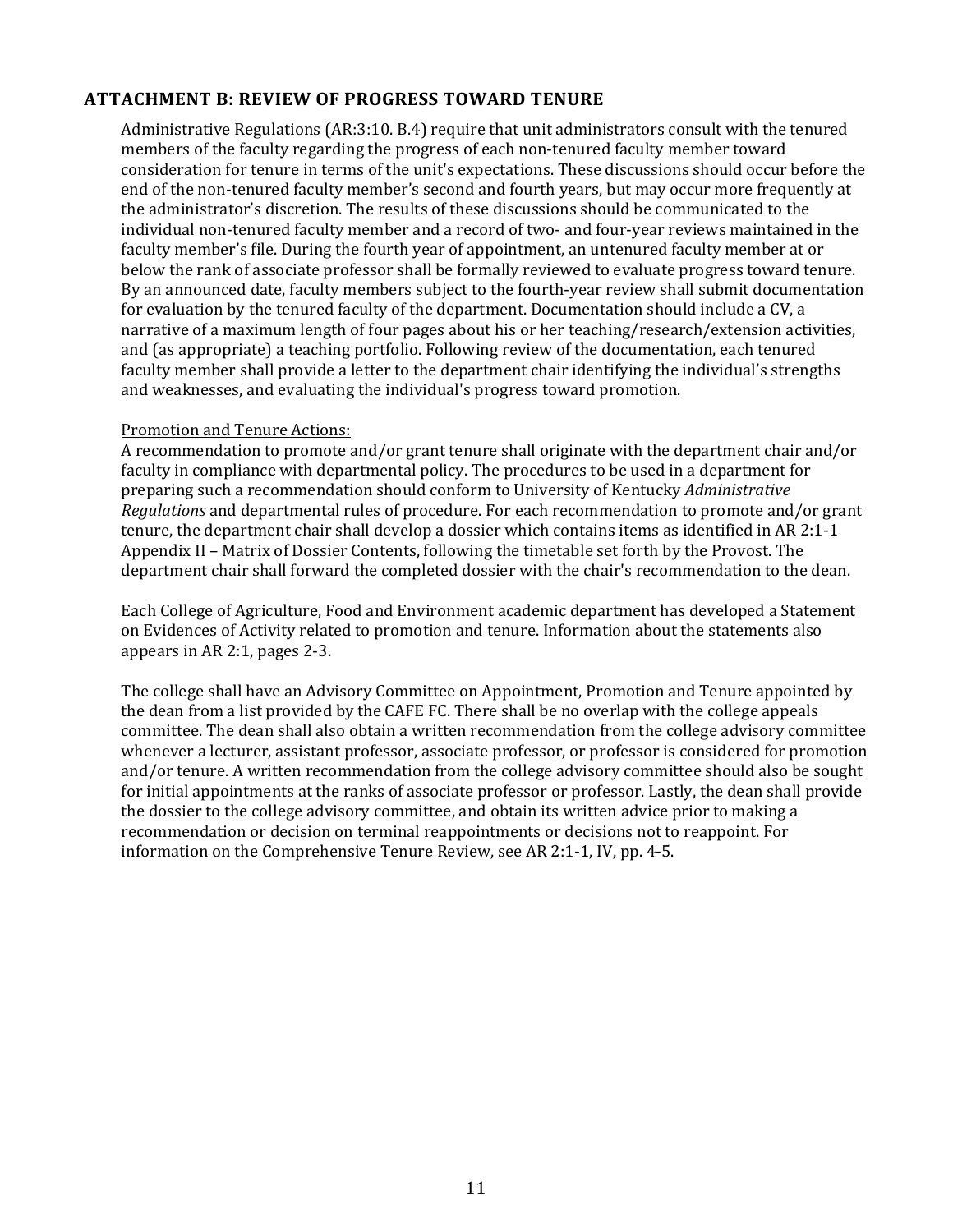### **ATTACHMENT C: GUIDELINES FOR TERMS, APPOINTMENT, AND REAPPOINTMENT OF ACADEMIC DEPARTMENT CHAIRS**

**Academic chairs only:** These policies and guidelines are intended to apply only to chairs of academic departments. Appointment processes for chairs and directors of non-academic departments or units in the College of Agriculture, Food and Environment will be consistent with regulations and human resource policies of the University of Kentucky. Non-academic appointment processes may or may not include formal search committees. Participation of, and consultation with, faculty and staff associated with such non-academic units will be in a format determined by the dean or college administrator to whom that chair or director will report.

**Term length is six years:** In most University of Kentucky colleges, chairs are appointed for four-year terms. The College of Agriculture, Food and Environment has, by university regulation GR VIII, page 3, six-year terms for chairs. The most common justification has been that leadership of outreach/service, and management of complex facilities, funds and programs demand more experience and management skills from our chairs. The Dean has the latitude to appoint chairs to terms of less than six years as needed.

**No absolute limit to number of terms:** University regulations indicate that chairs may be reappointed for multiple terms, but suggest that sufficient justification of the academic benefit must be presented to reappoint. Furthermore, university regulations state "Reappointment beyond the second term may occur under exceptional circumstances when it is deemed to be in the best interests of the University. This practice may vary from discipline to discipline." The practice in this college has been to include demands of land grant and mission-specific program advancement among those "exceptional circumstances."

**Reappointment, and new appointments:** Near the end of a current chair's term, the dean or his or her designee will inform the faculty and schedule a meeting between the faculty and the college deans, in the absence of the current chair, which will include discussion of options for reappointment vs. new appointment, and an internal vs. national search.

Following the open meeting, the dean will provide an opportunity for individual comment by faculty and staff of the department, including anonymous comment.

University regulations require that the dean will appoint a search committee for either reappointments or new appointments. Typically such committees will be chaired by another chair or college administrator. Department faculty will constitute a majority of the committee members, but other faculty or staff may be appointed from outside the department. Some chair search committees in this college include a stakeholder not employed by the university. Students and staff should be included in the process.

With the search committee, the dean will review or revise the position description, and determine a search process appropriate to the circumstances. The search committee will be asked to identify candidates, including the current chair, and invited to comment on their strengths and weaknesses to the dean. They will not be asked to rank candidates if there is more than one.

The dean will negotiate an agreement with the reappointed chair or the new appointee and forward a recommendation to the Provost. This recommendation shall include written judgments solicited from at least the tenured faculty of the unit (GR VIII.A.3).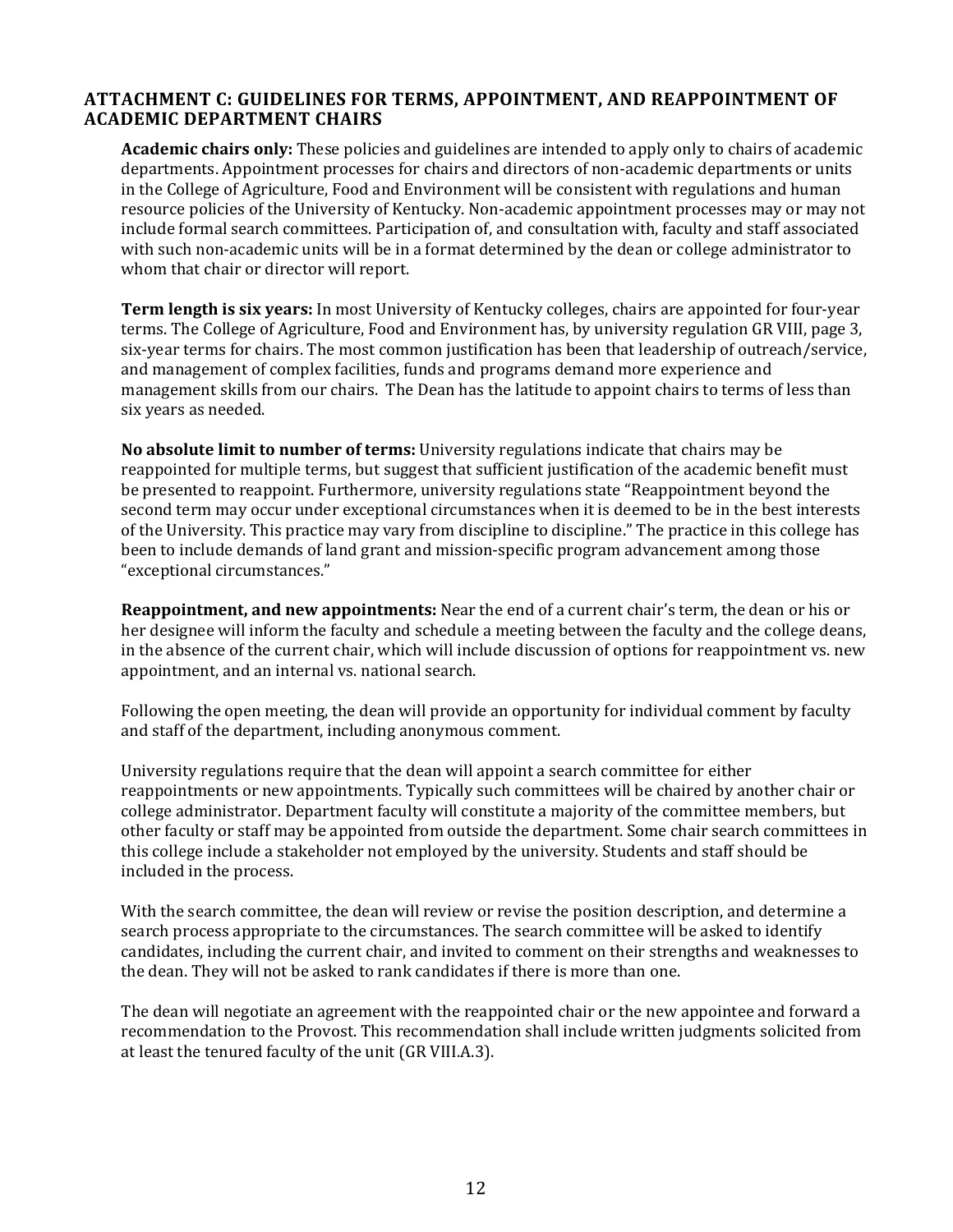### **ATTACHMENT D: REVIEW OF DEPARTMENT CHAIRS AND UNIT DIRECTORS**

All chairs in the College are formally evaluated annually. Those who have been in their position for less than one year will not receive a formal evaluation, but should submit the materials described below. Materials should be submitted, as described below, no later than by a date specified by the dean.

A concise summary report of administrative contributions should be submitted as a PDF or Word document via e-mail. The evaluation period and the report should cover two calendar years. The report format is flexible, but should not exceed 4 pages; 2 or 3 pages are adequate in most cases. Narrative text, outlines, or bulleted lists are appropriate. Address all of the following points that are appropriate to the administrative position:

Notable achievements or advancement in the department or area: Emphasize truly significant contributions by faculty or staff; the progress of the department is in many ways the most important factor in the evaluation.

- 1. Significant administrative activities by the chair in support of the unit
- 2. New initiatives or programs led or supported
- 3. Major issues and challenges to which the chair and the unit have responded
- 4. Leadership contributions beyond the department, at the college, university or external level
- 5. Scholarly activity and other professional contributions by the chair
- 6. Future issues and challenges, planning and priorities for the department.

In accordance with GR IX and Administrative Regulations, faculty and staff are given the opportunity to participate in the review of their department chair/unit director. The result of faculty and staff input is reviewed by the dean (and/or the appropriate associate deans) and a summary is provided to the chair/director being reviewed.

The stated purpose of the evaluation of unit heads is to enhance administrative leadership and effectiveness and to promote a climate of cooperation among faculty, staff, and administration to maximize the effectiveness of the unit's execution of its mission. An important part of the evaluation process is for faculty and staff to participate in surveys that have been developed to obtain input for the evaluation of the department chair/unit director. If the evaluation process is to meet its objective of enhancing leadership and effectiveness of the unit head, it is important to have full participation of the department's staff. Confidence in the process certainly increases with high response.

For department chairs, unit directors, and administrators, performance surveys are conducted online. Respondents are able to fill out only one survey for one particular chair or administrator; however, respondents who work with multiple chairs or administrators are able to complete multiple surveys, if they choose. Strong efforts will be made to ensure that the identities of survey responders remain anonymous.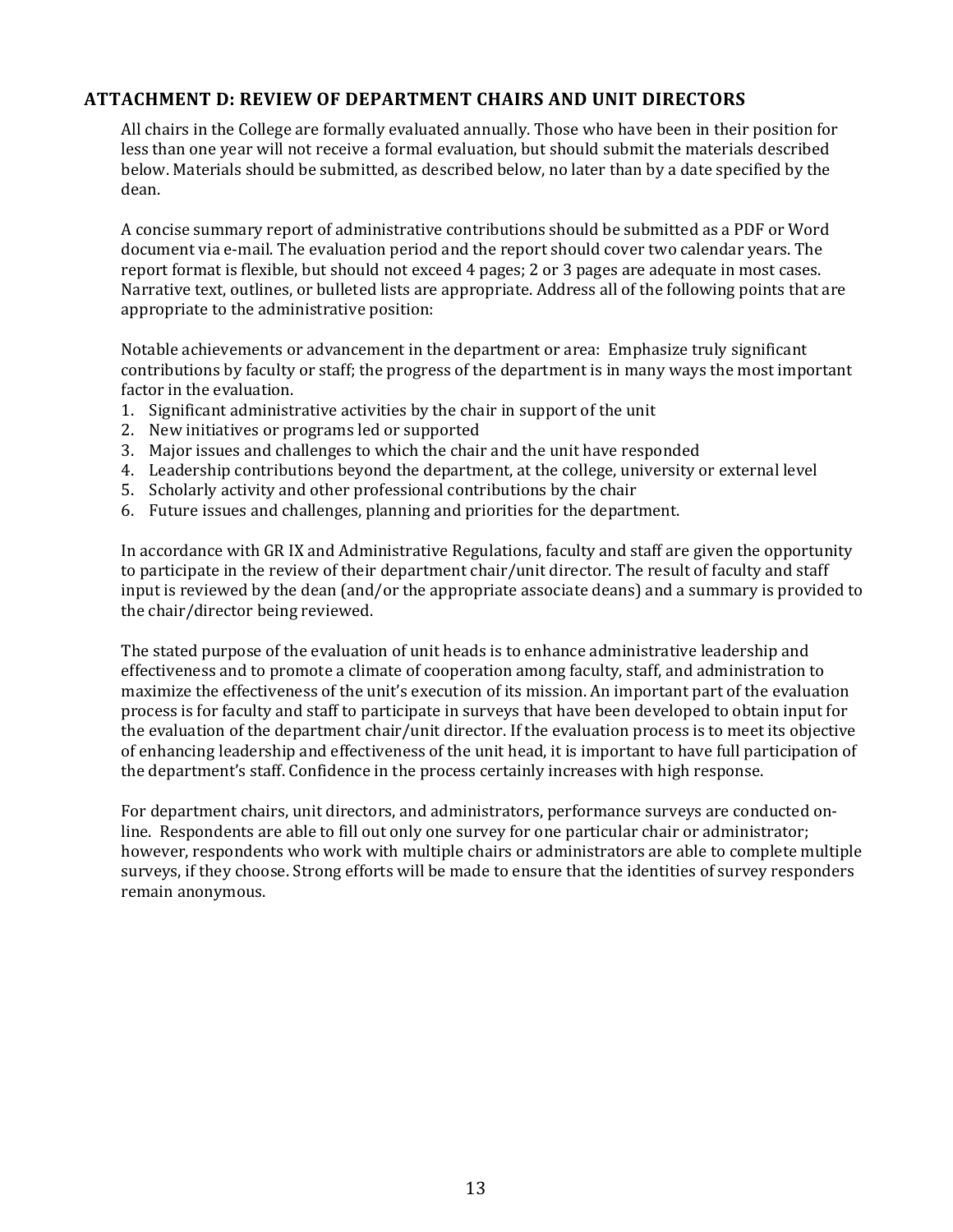### **ATTACHMENT E: GUIDELINES FOR TEACHING OVERLOAD AND SUPPLEMENTAL COMPENSATION OF FACULTY**

- 1. Unless stated otherwise, all guidelines stated below apply to 12-month faculty throughout the calendar year, and to 9-month faculty during the period August 16 through May 15.
- 2. Under no circumstances will faculty receive both supplemental compensation (overload) and Distribution of Effort (DOE) credit for the same teaching activity.
- 3. By regulation, overloads for any purpose require approval by the Dean. Instruction-related overloads will be reviewed and approved by the Department Chair or Multi-disciplinary Program Director, the Associate Dean for Instruction (ADI), and the Dean and/or his or her designee.
- 4. Faculty will normally not be approved for teaching overload in a degree program which their department directs, or shares direction in the case of multi-department programs. Exceptions may be made, by mutual agreement of the chair and faculty member, and approval by the ADI, for essential courses when no alternative instructors are available. Under some uncommon circumstances, Distance Learning (DL) courses may also be exempted (see below).
- 5. Faculty will normally be approved to teach overload outside of their department's own programs and be eligible for supplemental compensation, with completion of an internal overload form, approval of their chair and the ADI, assuming the overload assignment is deemed not to conflict or compete with in-load (DOE) assignments.
- 6. Faculty teaching Distance Learning courses normally teach in-load (no supplemental compensation, with DOE credit). DL courses may be approved as overload (supplemental compensation allowed, no DOE credit) only when justified on the basis of benefits to students (e.g., access, facilitates retention and graduation) or the inability of the program to deliver a required or essential course by any other means. Such overload assignments must be reviewed and approved by the Chair, the ADI, and the Dean.
- 7. Faculty, including part-time instructors, teaching Science Translation and Outreach (STO) DL courses may be provided overload compensation of \$1,500 per credit hour for teaching each core course, second offering, and beyond; this amount may be adjusted over time. This funding is intended to help compensate the department for instruction that is outside the department's normal academic functions. Funding for STO DL courses taught by faculty on an overload basis is intended to compensate instructors of record. Funding for STO DL courses taught by faculty as part of their DOE (in-load) is intended to compensate the department for lost departmental teaching resources. Decisions regarding the type of assignment and expenditures of these funds are negotiated between the instructor and department chair, with the chair making the final decision.